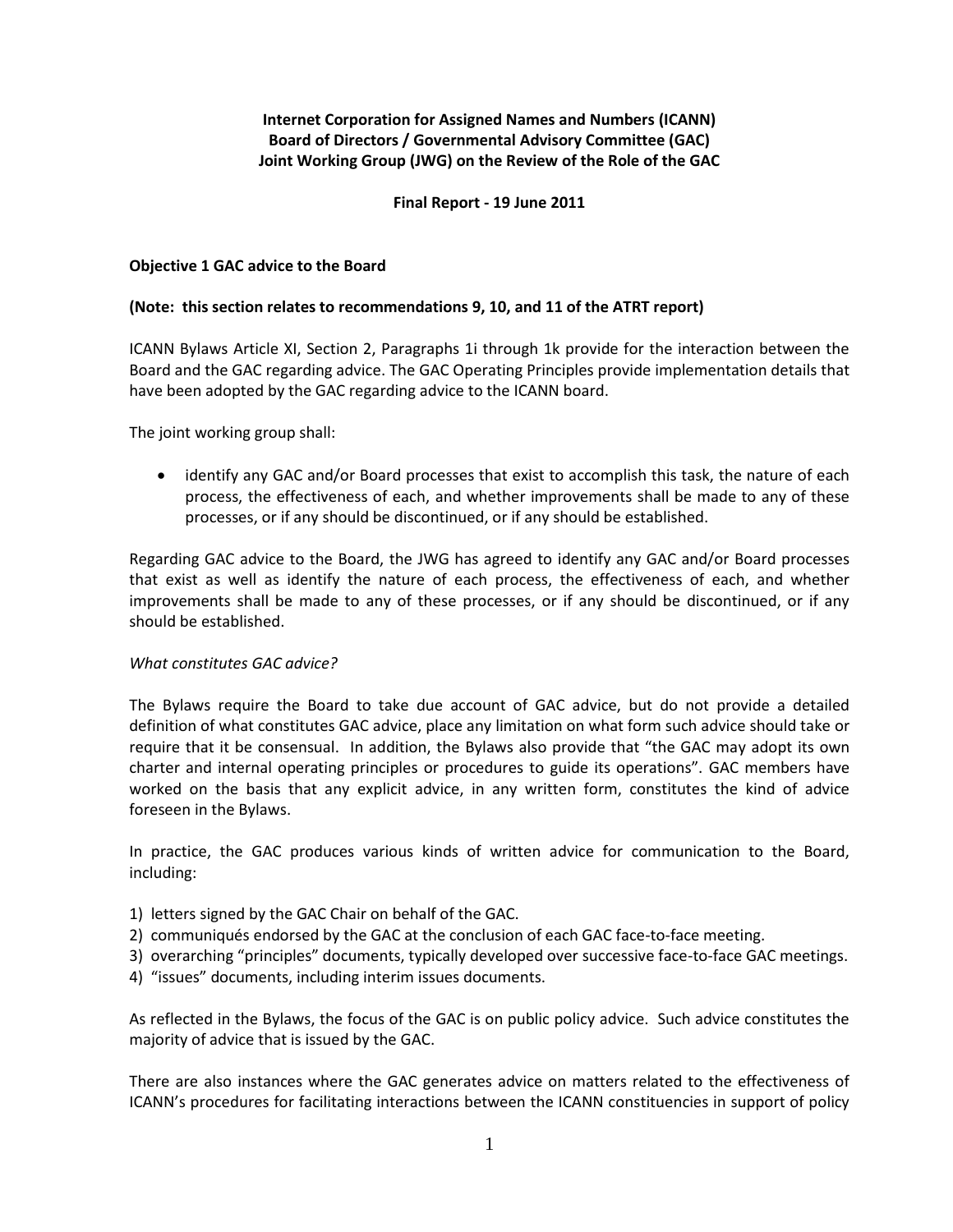development. For example, the comments formulated by the GAC on the frequency of ICANN meetings.

The GAC Chair also provides advice verbally. However, in these instances, the Chair is expected to represent agreed GAC views on public policy-related matters. The Chair can also be expected to provide advice in relation to mundane procedural matters that do not have the same "representational" implications for the GAC membership.

### *"Formal" advice*

In the past, the Board has sought to clarify whether GAC advice in a particular instance should be viewed as "formal". However, the ICANN Bylaws and GAC Operating Principles make no reference to the formality of advice produced. Again, the Bylaws instead reference GAC advice that has a public policy aspect to it. The JWG does not consider it worthwhile to pursue efforts to distinguish between "informal" and "formal" GAC advice.

### *Policy development process*

Policy development at ICANN is an iterative process. As such, GAC advice to the Board must frequently be developed in stages as new information becomes available and GAC members have the opportunity to further reflect on a particular matter. It is not uncommon for the GAC to offer advice in stages for the purpose of clarifying, revising or reiterating views as an ICANN policy development process unfolds.

It is also worth noting that the Bylaws call for GAC advice to go solely to the Board, rather than to the other Supporting Organizations and Advisory Committees.

## *GAC consensus*

As per Principle 47 of the GAC *Operating Principles, the* GAC first seeks consensus. In practice, the vast majority of GAC advice to the Board has been consensus advice.

Providing consensual advice to the Board has several advantages:

- Seeking common views provides a means for presenting the Board with a coherent message and presumably, this makes it easier for the Board to incorporate GAC advice into its final decision;
- it identifies common public policy priorities at the global level;
- it maintains consistency with ICANN's iterative approach to policy development, allowing GAC members to develop and adapt their own national views on the basis of the arguments presented by other countries.

The GAC's Operating Principles also note that if it is not possible to reach consensus then a full range of views can be presented to the Board. An appropriate balance in approach therefore would be for the GAC to identify consensus where it exists, record where it doesn't exist (and describe the various positions) and provide advice to the Board in a timely manner. If the GAC emphasizes consensus too much in its efforts to provide advice, it could be at the expense of both providing a full account of the variety of views and being able to provide advice in a timely manner.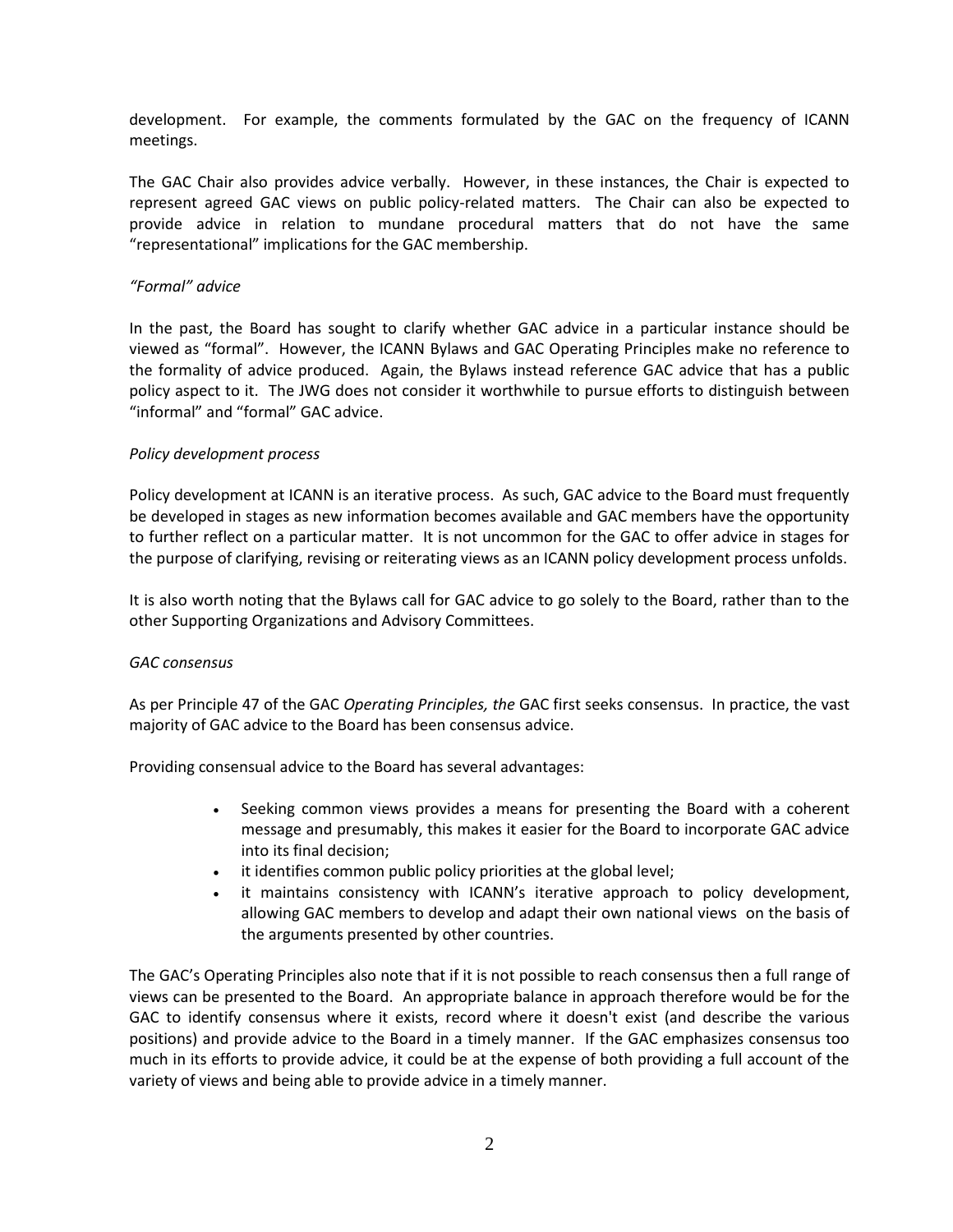### *Board notifications to the GAC*

2.1.h. of the ICANN Bylaws states that, "The Board shall notify the Chair of the Governmental Advisory Committee in a timely manner of any proposal raising public policy issues on which it or any of ICANN's supporting organizations or advisory committees seeks public comment…".

There is no "transparent" register of such notifications coming from the Board. Normally, the GAC responds to a policy-making initiative elsewhere in the ICANN community and offers advice without receiving notice from the Board.

As noted in the section of this report covering the role of the GAC liaison to the Board, further clarification of the Board's views on the role and function of the liaison (in particular, whether the Board considers the GAC liaison to be the primary mechanism by which the GAC is apprised of issues on which the Board would welcome public policy advice from the GAC), could offer useful insight into the value of this particular provision.

### *GAC recommending a policy development process*

In accordance with item 2.1.i. in the Bylaws, the GAC can recommend a new policy development process to the Board.

To-date, the GAC has not taken advantage of this option. Presumably, GAC Members have not seen a need. Furthermore, it is not clear how such a request would be perceived in the ICANN community if initiated by governments.

### *Board process for receiving GAC advice*

Pending further clarification regarding Board processes for receiving GAC advice and contending with receiving conflicting advice, the JWG makes the following observations.

If the Board only acknowledges GAC advice when disagreeing, seeking clarification or revision to GAC advice, it is not possible for the GAC to know what the Board intends to do with all advice received.

For example, ICANN/IANA has not been referencing the 2005 GAC *Principles and Guidelines for the Delegation and Administration of Country Code Top Level Domains* (2005) but rather an earlier version of the document.

How can this circumstance be avoided in the future? Some form of register, accessible on a public web-site, could be useful. For example, the SSAC website (see [http://www.icann.org/en/committees/security/ssac-documents.htm\)](http://www.icann.org/en/committees/security/ssac-documents.htm) offers a comprehensive and upto-date list of all SSAC "reports and advisories" since 2001. The GAC has no similar register to refer to.

## *Board process when conflicting advice*

There are various examples of the GAC providing advice that is, or potentially is, in conflict with views coming from other parts of the ICANN community. Better clarity on how the Board addresses conflicting advice would assist in the development of recommendations related to GAC advice.

While it is not clear how many times the Bylaw provisions on the rejection of GAC advice have been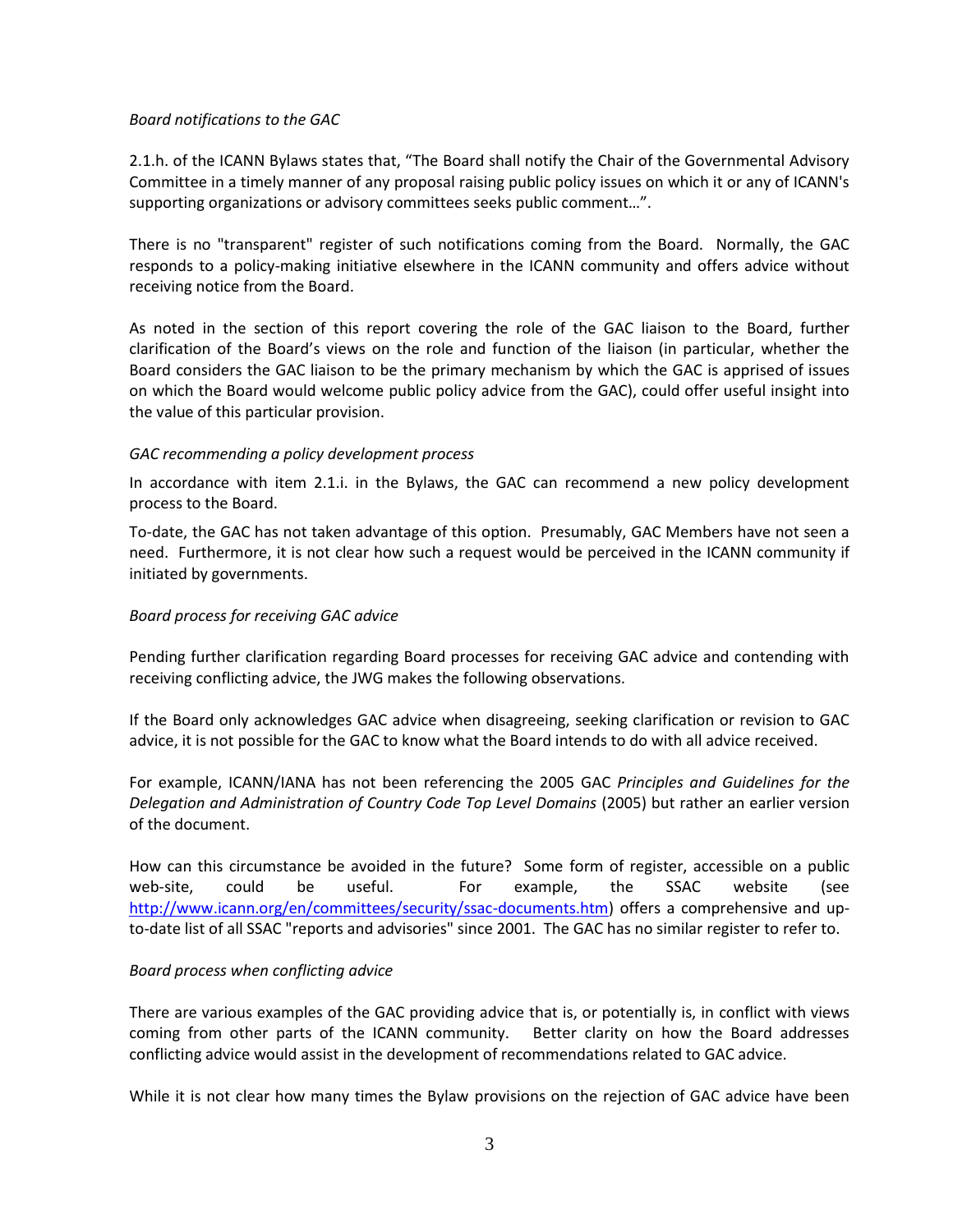applied, it appears that the Board rarely considers rejecting GAC advice on the basis that the Board is taking actions "inconsistent" with GAC advice.

Reviewing past examples of GAC advice with the assistance of the Board could be illustrative:

- 1. GAC recommendations to the Board regarding WHOIS studies related to the generic top level domains. In this case, the Board referred GAC recommendations to the GNSO, rather than consulting with the GAC or implementing this advice.
- 2. GAC advice on "geographic" terms at the second-level for new gTLDs. Based on consultations within the Board, the GAC Chair went back to the GAC for additional advice in order avoid triggering Board rejection. In this case, the Board had indicated that not all GAC advice was implementable.

Finally, the JWG has taken note of the very positive results of the agreement reached by the Board and the GAC during the December 2010 Cartagena meeting to hold focused face-to-face exchanges to review the outstanding GAC concerns regarding the introduction of new gTLDs. The GAC's decision to reflect these concerns in a "Scorecard" facilitated the substantive and constructive meetings in Brussels and San Francisco, in February and March, 2011 respectively. The JWG supports this format as an effective means of engaging the GAC and Board more directly regarding public policy concerns, as well as the related and critical issue of how GAC advice is considered by the Board.

## **Recommendations**

While recognizing that the Board will wish to further clarify matters regarding the issues that have been raised regarding GAC advice to the Board, the JWG is proposing the following recommendations, which are responsive to/consistent with the ATRT Recommendations:

- 1. That the Board create a transparent register or consistent record to make apparent whether/when/how the Board has taken into account and/or responded to particular advice from the GAC. The development of the register should also identify consistent methods of notating written GAC advice.
- **2.** That the Board develop a process for formally notifying the GAC of pending issues and policy development processes of potential interest to the GAC, which would be provided on a regular basis. A complementary element of the process would include more formal, written requests for advice to the GAC, clearly identified as such. This approach could also be a useful component of the proposed register.
- 3. That the Board and the GAC schedule more routine face-to-face exchanges on pending substantive matters that raise public policy issues, to more effectively identify when and whether the GAC's views might lead to consensus advice that the Board might ultimately disagree with. Such meetings should be scheduled with sufficient time (e.g. 2-4 hours) during ICANN meetings and for at least an hour via conference call on an intersessional basis. That the Board and GAC seek agreement on the ICANN-staff drafted "Process for Consultations between the ICANN Board of directors and the Governmental Advisory Committee, including those required pursuant to Article XI, Section 2.1.j of the ICANN Bylaws.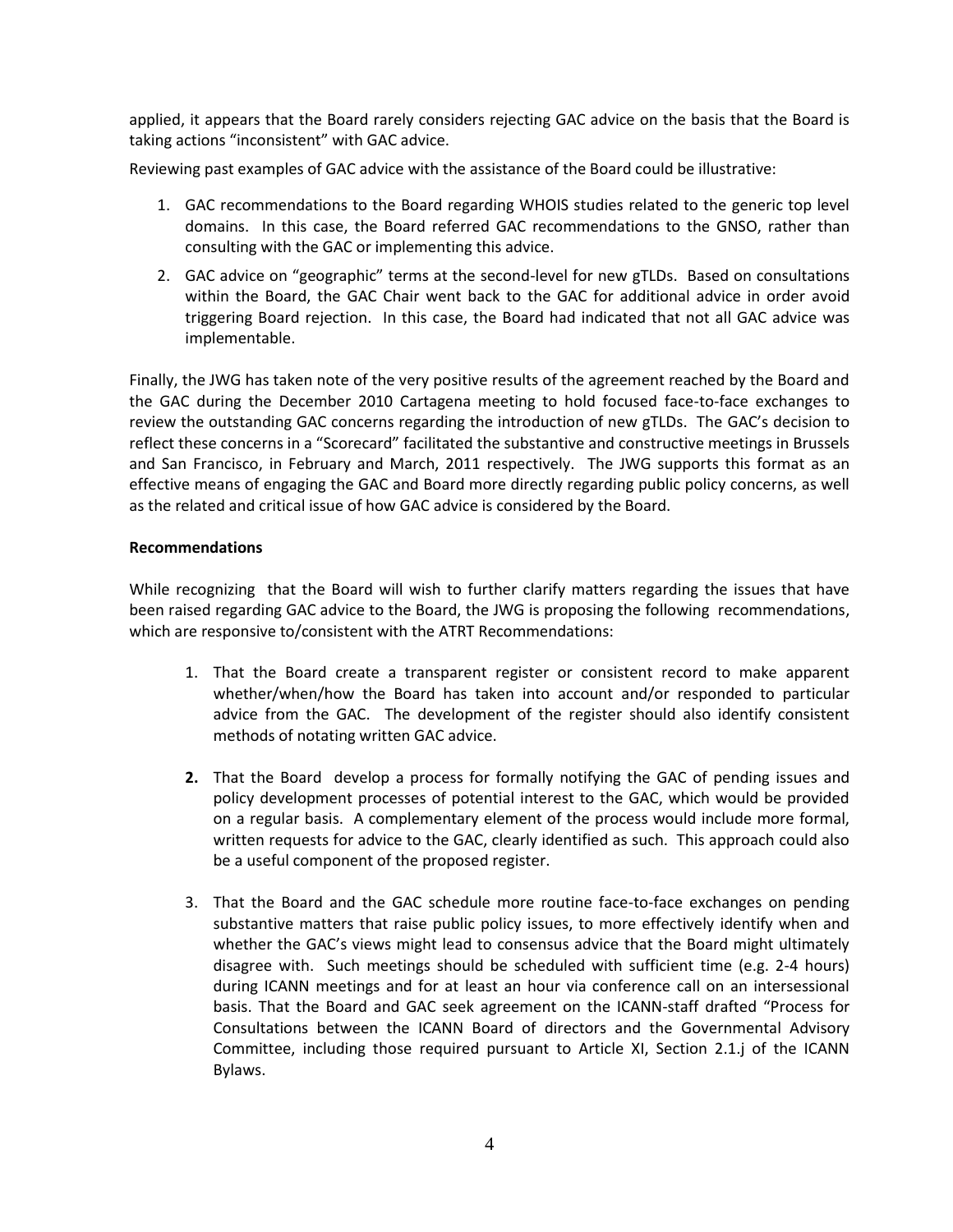4. That the GAC amends its *Operating Principles* to include a description of the process it follows to develop consensus-based GAC advice (e.g. by incorporating the UN definition of consensus into Principle 47).

### **Objective 2 GAC liaisons t***o the ICANN Board and* **Nominating Committee**

ICANN Bylaws Article XI, Section 2, Paragraph 1f provides for the establishment of a liaison from the GAC to the ICANN Board and the ICANN Nominating Committee.

The joint working group shall:

 analyze the mode of operation of these liaisons, including in comparison to other liaison arrangements, as well as the effectiveness of their operation, and whether improvements can or should be made.

The JWG has agreed to analyze the mode of operation of these liaisons, including in comparison to other liaison arrangements, the effectiveness of their operations, and whether improvements can or should be made.

**GAC Liaison to the ICANN Board**: The ICANN Bylaws provide that the GAC shall annually appoint a non-voting liaison to the ICANN Board, leaving open the issue of which GAC representative should serve this function. The GAC Operating Principles (Article 1, Principle 2 and Article XII, Principle 46) clearly state that advice, findings and recommendations from the GAC to the ICANN Board shall be communicated through the Chair. Throughout the history of the GAC, the GAC Chair has served as the formal GAC liaison to the Board.

There is a general understanding in the GAC that the primary function of the GAC liaison to the Board is to formally convey the results of GAC meetings, represented in the final Communiqué from individual meetings, to the Board at each ICANN meeting. There is also a general understanding that the Chair's participation in all GAC discussions provides sufficient information to permit the Chair to convey interim GAC views on pending issues (e.g. those still under discussion by the GAC). In the event the GAC develops positions on discrete issues in between such meetings, the GAC Chair typically conveys these positions under his signature (in his absence, the Chair may request one of the Vice Chairs to undertake the communication on the GAC's behalf). It has historically been the practice of the GAC Chair to participate in all Board meetings, and it is generally understood that the GAC Chair would advance GAC views on those issues on which consensus positions have been developed. While the GAC is aware that previous GAC Chairs have represented their individual views with regard to issues on which the GAC has not yet developed consensus positions, it is not entirely clear, however, whether that distinction was fully taken into account by other members of the Board, who may well have interpreted the views of an individual government representative as either generally (and/or informally) reflecting the views of the GAC.

The JWG discussions over the course of several meetings in 2010 have revealed that many on the Board and in the broader ICANN community appear to value having a government "perspective" on pending issues and seem comfortable with the idea that a representative from one government can provide such a perspective. From the GAC's perspective, the views of a single government cannot be substituted for the views of another government or for the GAC. Each GAC member is responsible for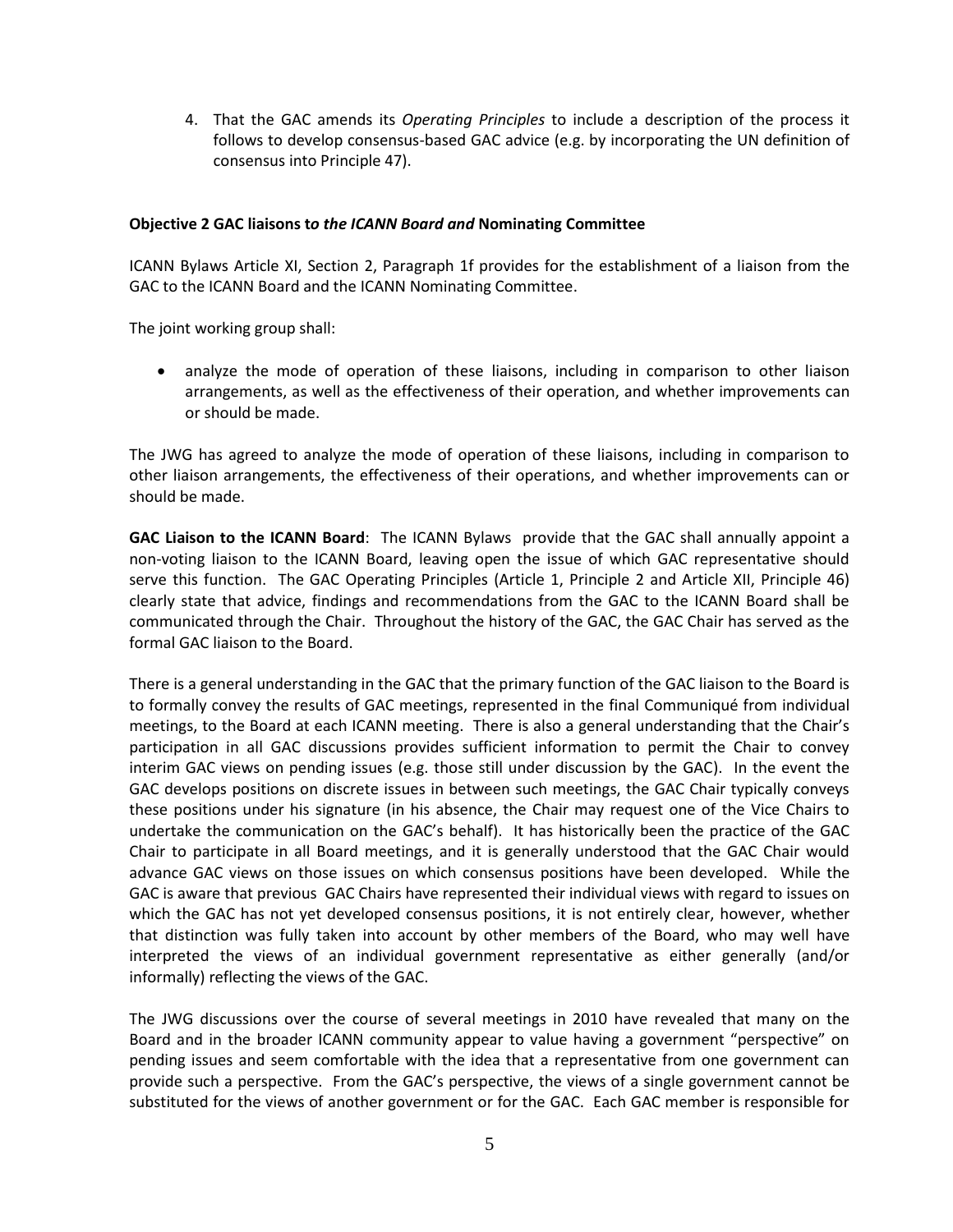representing their own government's views and each GAC member participates in the GAC and in the broader ICANN community deliberations in their official capacity as the representative of their respective governments. This representational function appears to differ from other SOs and ACs, whose members often participate in deliberations in their personal capacities.

The JWG discussions have also revealed considerable support for more clarity in the procedures to be followed by the GAC liaison to the Board in reporting back to the GAC. While there are apparently some confidentiality constraints that affect this aspect of the liaison function, it is not entirely clear to the broader GAC membership what those constraints are and what their implications are for this "output" function.

In addition, it is vitally important for governments to have a clear and comprehensive understanding of ICANN's strategic thinking, focus areas, business planning and key operational decisions. It is recommended therefore that a formal Board Liaison to the GAC be established who would report to the GAC, both intersessionally and in person at GAC meetings, on major Board discussions and decisions relating to these high level matters.

The JWG believes this is important for two reasons:

i) to ensure that GAC representatives are able to brief ministers and report to parliamentarians fully regarding ICANN's overall direction and priorities; and

ii) enable national representatives to engage in multilateral discussions relating to Internet governance effectively with a full brief on ICANN's evolving objectives and performance.

An overarching or threshold issue is whether the scope and breadth of the GAC liaison function is overly burdensome for a single GAC representative (recognizing that the GAC liaison to the Board has other responsibilities to his or her respective government). It is imperative that the Board's views on the role and function of the GAC liaison, in particular, whether the Board considers the GAC liaison to be the primary mechanism by which the GAC is apprised of issues on which the Board would welcome public policy advice from the GAC, be clarified.

The following recommendations are intended to offer possible means (either individually or in tandem) of overcoming some of the challenges identified above<sup>1</sup>:

## **Recommendations**

 $\overline{a}$ 

- 1. Determine the necessity or appropriateness of the GAC liaison participating in all Board meetings, taking into account that some of them do not follow a face-to-face GAC meeting (which yield written consensus GAC views).
- 2. Clarify the non-disclosure constraints imposed on all Board members to better inform the GAC of what the GAC liaison can and cannot share with the broader GAC membership.
- 3. Clarify that the GAC liaison to the Board is not considered the sole mechanism by which the GAC would be made aware of the Board's interest in seeking the GAC's views.
- 4. Complement the GAC liaison to the Board with a Board liaison to the GAC.
- 5. Complement the GAC liaison to the Board with a senior ICANN staff member assigned to coordinate with the GAC liaison to identify issues of mutual interest to the GAC and the

 $<sup>1</sup>$  Note that some of these options may require amendments to the GAC Operating Principles.</sup>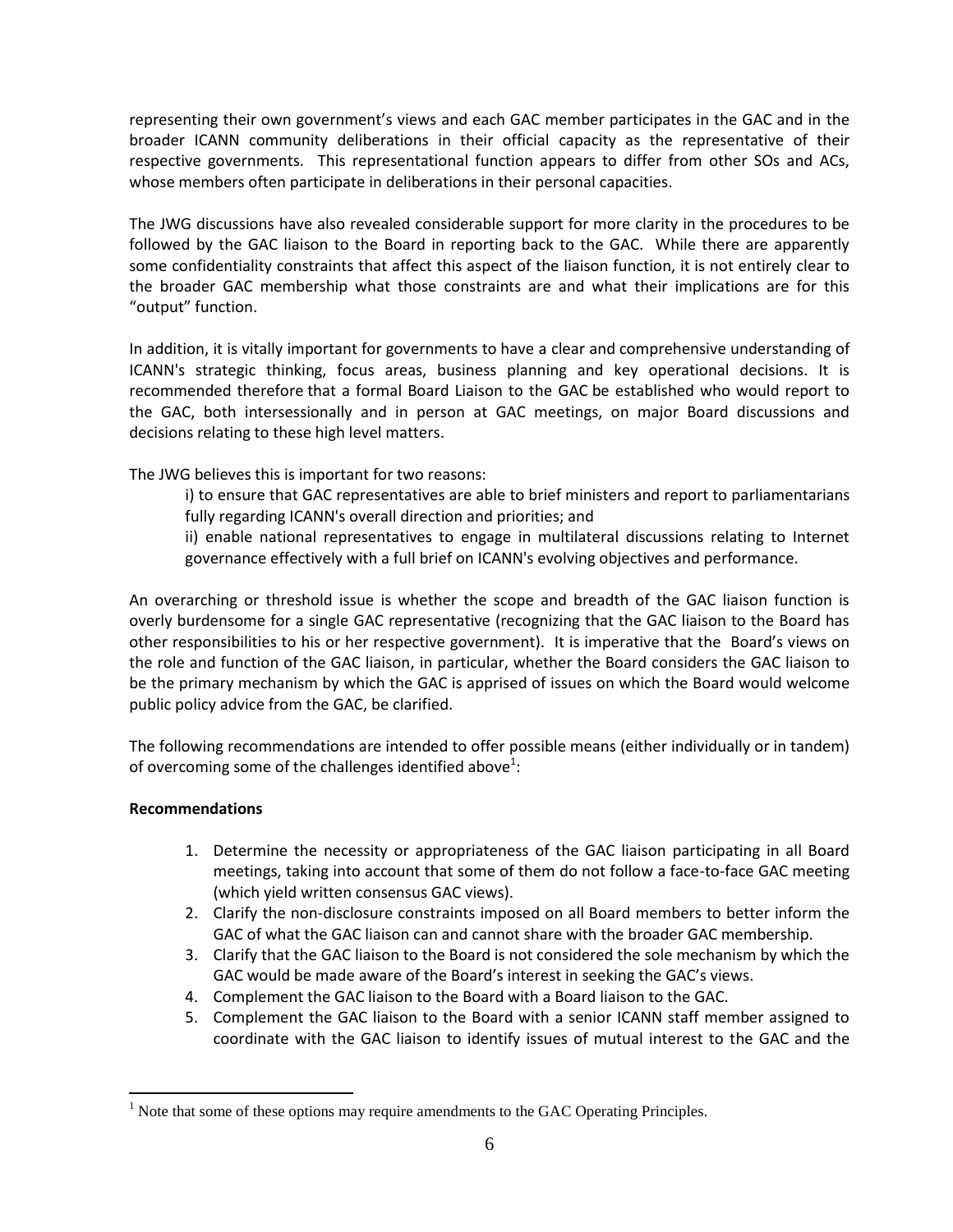Board, to ensure that all ICANN staff are more cognizant of GAC perspectives and concerns, as well as providing issue updates and alerts to the GAC regarding ICANN activities.

- 6. Ensure that ICANN Public Policy staff interact more routinely with the GAC to broaden their understanding of GAC concerns regarding any pending policy development processes.
- 7. Ensure that all briefing material prepared for the Board clearly identify those issues of interest/relevance to the GAC.

**GAC Liaison to the Nominating Committee**: ICANN's By Laws provide for a non-voting liaison from the GAC to the Nominating Committee. The GAC Operating Principles do not specifically address this particular liaison function, although Article XI, Principle 44 provides that the Secretariat will undertake, among other things, liaison activities as necessary for the efficient functioning of the GAC.

Until 2007, the GAC Chair nominated individual GAC members to serve as the GAC liaison to the Nominating Committee (NomCom); there have been a total of four such GAC liaisons. The confidentiality requirements of NomCom deliberations severely constrain the ability of the GAC liaison to provide the GAC with reports on the nature of his/her contributions to the work of the NomCom. Extensive discussions were held, facilitated by briefings by the Chair of the NomCom and the GAC liaison at the time, during ICANN/GAC meetings throughout 2007. It was ultimately determined that this particular liaison function was problematic for the GAC, in view of the constraints imposed by the NomCom procedures that hampered the ability of the GAC liaison to represent the broader views of the GAC.

The JWG is aware of the general support in the community for the inclusion of a government "perspective" in the deliberations of the NomCom. However, the essential challenge for the GAC membership remains: this particular liaison cannot represent the views of the GAC membership as a whole. This is not to say definitively that the GAC would disagree with the sentiment that a government "perspective" is helpful to the deliberations of the NomCom. It is rather to say that this issue touches directly on the issue of sovereignty, which cannot be transferred from one government to another.

Pending further discussions to confirm that, notwithstanding the representational challenges noted above, there is general agreement on the merits of including a government "perspective" in the NomCom process, the following options should be discussed and further elaborated:

# **Options:**

 $\overline{a}$ 

- 1. Amend the ICANN Bylaws to clarify that this particular function is not a "GAC" function per se, but is a function that could be filled by inviting the GAC to identify possible candidates who are not currently serving as GAC representatives to fill that liaison role.<sup>2</sup>
- 2. Determine that including a GAC liaison is problematic and amend the Bylaws accordingly to remove any references to a GAC liaison to the NomCom.
- 3. If the Board decides not to amend the Bylaws, clarify through a public statement that: (a) the so-called "GAC liaison" is understood to represent the individual views of that particular government and not the GAC as a whole, while also considering amending the current confidentiality procedures for the NomCom that inhibit discussions between the "GAC liaison"

<sup>&</sup>lt;sup>2</sup> This determination would require amendments to both the ICANN Bylaws and the GAC Operating Principles.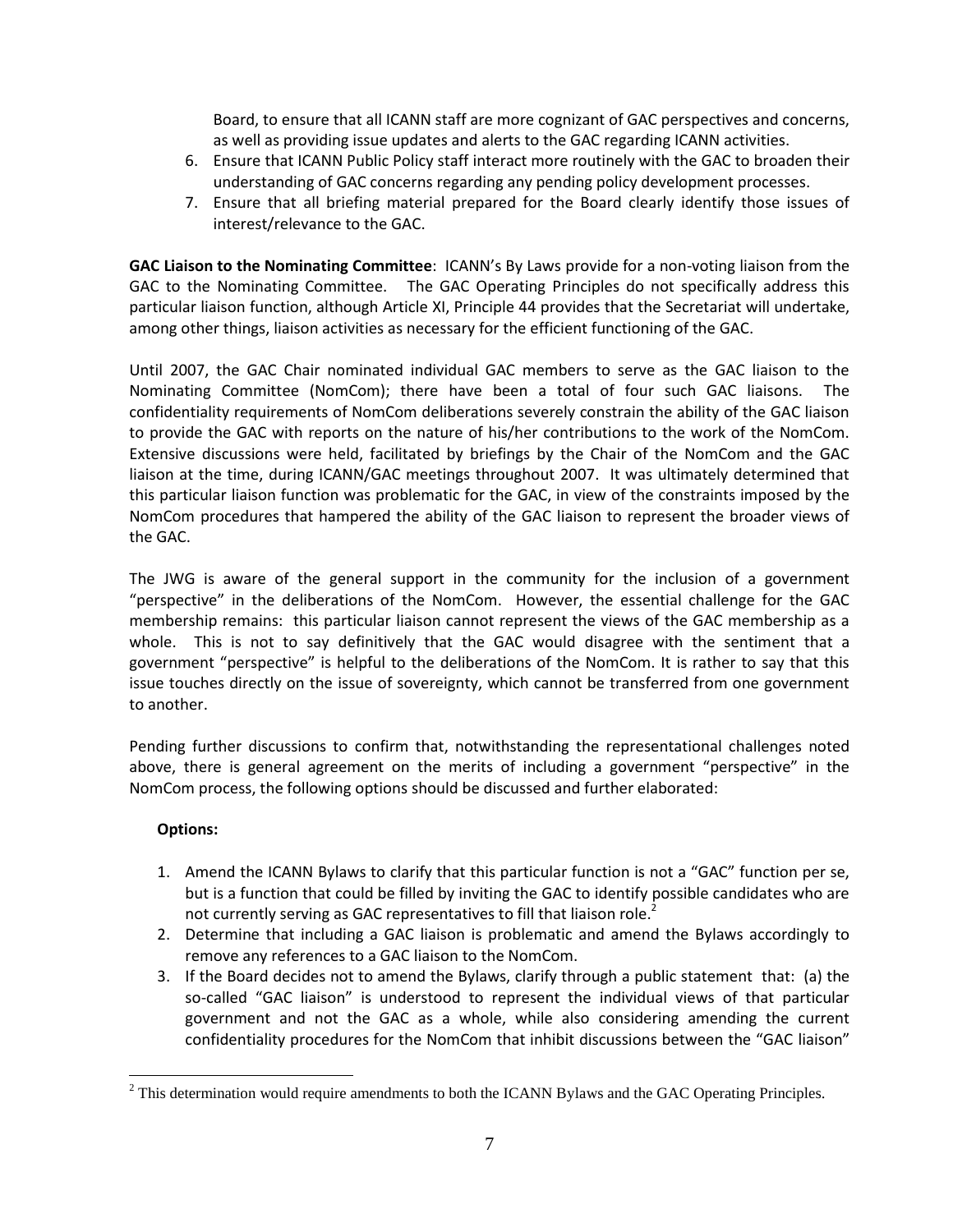and the GAC membership. Alternatively, the Board could clarify that, due to the inability of a single GAC member to effectively represent the views of the GAC, there will be no GAC liaison to the NomCom.

## **Objective 3 GAC liaisons to the ICANN Supporting Organizations and Advisory Committees**

## **(Note: this section relates in part to recommendations 12 and 13 of the ATRT report)**

ICANN Bylaws Article XI, Section 2, Paragraph 1g provides for the establishment of liaisons from the GAC to ICANN Supporting Organizations and other ICANN Advisory Committees.

The continued evolution of ICANN and its policy development processes has further led to an increased focus on the nature of GAC interaction with other parts of the ICANN community.

The joint working group shall:

- identify each of the liaisons, analyze the mode of operation of each of these liaisons, the effectiveness of their operation, and whether improvements can or should be made to facilitate GAC work with ICANN Supporting Organizations and other ICANN Advisory Committees.
- examine the effectiveness of GAC interaction with other parts of the community, particularly related to ICANN's policy development processes, and whether improvements can be made to these arrangements.

The JWG notes that the ICANN By Laws provide (Article XI, Section 2, g) that the GAC may designate a non-voting liaison to each Supporting Organization (SO) and Advisory Committee (AC) as it considers appropriate. The only reference to liaisons in the GAC Operating Principles is in Article XI, Principle 44, referring to the role of the GAC Secretariat.

The functions and experience of GAC liaisons to other SOs and ACs have varied widely over time and in relation to specific SOs and ACs. In the case of the Root Server System Advisory Committee (RSSAC) and the Security and Stability Advisory Committee (SSAC), there have been long-time GAC liaisons from the Netherlands and Italy, respectively, although only the latter remains in place. There have also been general GAC liaisons to the ccNSO (Mexico, followed by the UK) and the GNSO (the U.S.) in the past, as well as a short-lived effort to create regional liaisons to correspond to the regional membership of the ASO. More recently, the GAC and the ccNSO have agreed on two GAC liaisons to ongoing work related to the delegation and redelegation of ccTLDs; these liaison functions have been structured largely as informational channels.

At the present time, however, there are no general GAC liaisons to the ccNSO, the GNSO, the ASO or the ALAC. There are several reasons for this, including:

- the absence of a common understanding of the purpose and role of the GAC liaisons to other ICANN SOs and ACs;
- a tendency by the membership of the SOs and ACs to consider the GAC liaison as "representing" the views of the GAC, creating challenges for individual GAC liaisons;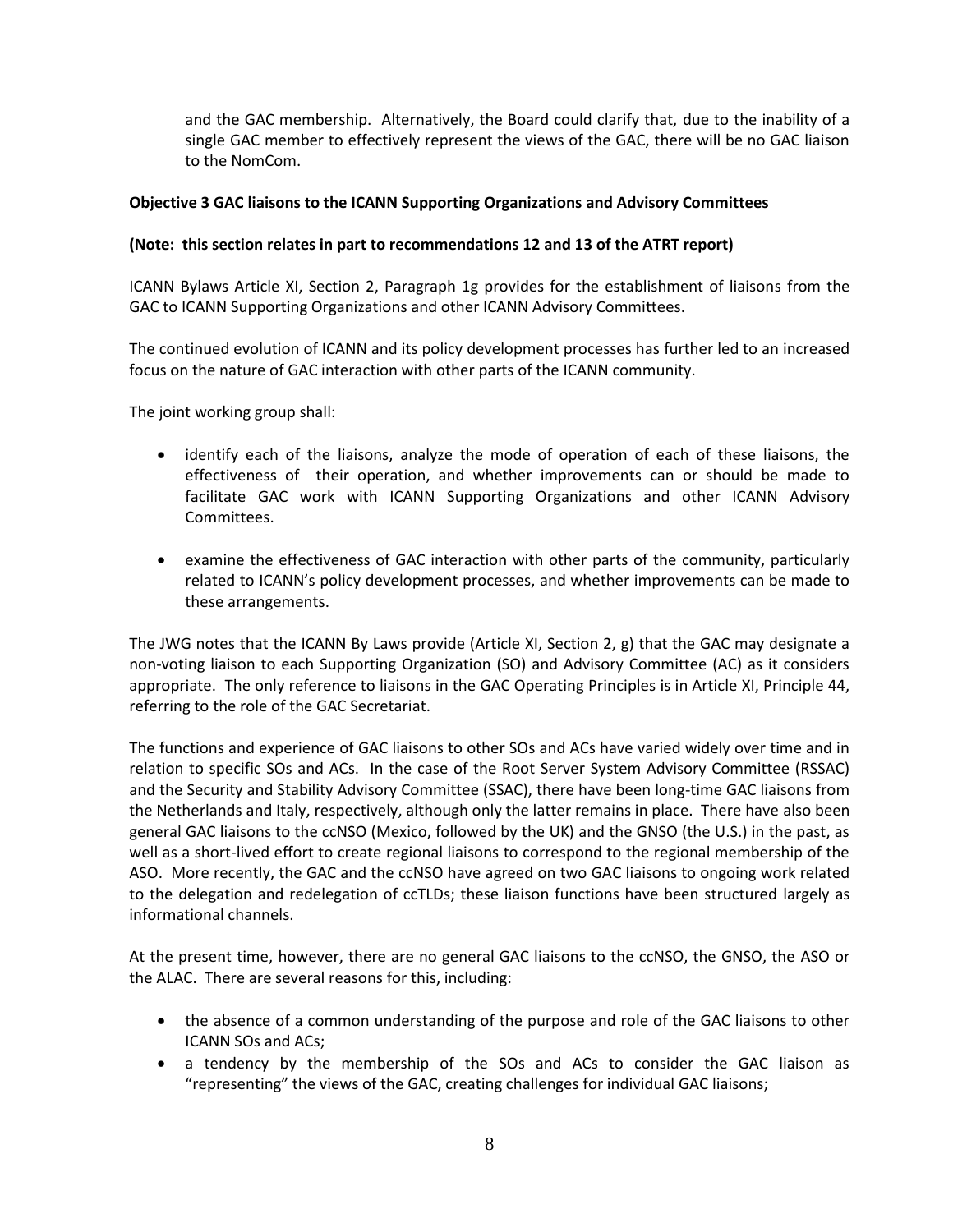- national work schedules and priorities for individual GAC liaisons that constrain the ability of these liaisons to be the sole GAC liaison;
- the evolution of GAC meetings from being primarily closed sessions to almost wholly open meetings, permitting any interested ICANN stakeholder to be aware of GAC issues and concerns; and
- the increasing tendency over time for the GAC to schedule joint sessions with SOs and ACs, diminishing the earlier requirement for the GAC liaison to serve as an information conduit between the GAC and individual SOs and ACs.

While it is not entirely clear that an assessment of the effectiveness of these GAC liaisons can be productively conducted absent a shared understanding of the role of these GAC liaisons, some examples of the GAC's experience are provided below as a means of facilitating further discussions and the identification of possible options to consider.

In the case of the SSAC, the GAC liaison considers the past and current relationship to be very effective; this view appears to be shared by other members of the SSAC (as per the 2010 JWG discussions). While this assessment of an individual GAC member is extremely valuable, it nonetheless remains the case that no single GAC member can "represent" the GAC and the risk remains that the SSAC may consider the participation of the "GAC liaison" as reflecting the views of the broader GAC membership.

The original function of the now-defunct GAC liaison to the GNSO focused primarily on information sharing and coordination of meetings between the then-GAC GNSO Working Group and the GNSO Council. Over time, the liaison was increasingly invited to "represent" the GAC in a variety of GNSO working groups, and the liaison function had to be terminated due to the inability of the liaison to represent the views of other GAC members. The original function of the GAC liaison was also ultimately overtaken by the decision to schedule regular exchanges between the GAC and the GNSO. While individual GAC members have participated in some discrete GNSO working groups in the past (with mixed results), and there will be additional opportunities under the new GNSO working group approach, the net result is input from individual governments rather than from the GAC. As such, it does not appear that either the liaison function or access by individual governments to particular working groups will necessarily improve the opportunities for the GAC to contribute to the GNSO's policy development processes. The JWG notes that the GAC-GNSO exchange in San Francisco raised the concept of "reverse" liaisons, such that the GNSO would identify representatives from each of its constituencies to serve as liaisons to the GAC; this has not yet been agreed or implemented.

The experience of GAC liaisons with the ccNSO has included an information sharing and meeting coordination dimension, as well as interaction on discrete issues or projects (e.g. the process leading to the revised GAC Principles on ccTLD Delegations in 2005, the ccNSO's Delegation, Redelegation and Retirement Working Group, and the recently created ccNSO Framework of Interpretation Working Group). Although there has not been a formal GAC liaison to the ccNSO for some time, there has been substantive interaction between the GAC and the ccNSO, notably through the joint GAC-ccNSO joint working group to develop a consensus approach to the development of the "fast track" to introduce IDN ccTLDs. GAC participation was open to all GAC members. From the GAC's perspective, the joint ccNSO-GAC working group approach represents a very constructive means of collaboration on a key policy development issue. Conversely, the GAC's experience with the Cross SO/AC Working Group on Recommendation 6 of the new gTLD implementation highlighted particular difficulties, due primarily to the abbreviated deadlines for the final work product. The frequency of interaction (e.g. multiple conference calls and Doodle polls each week) inhibited the ability of GAC members to develop fully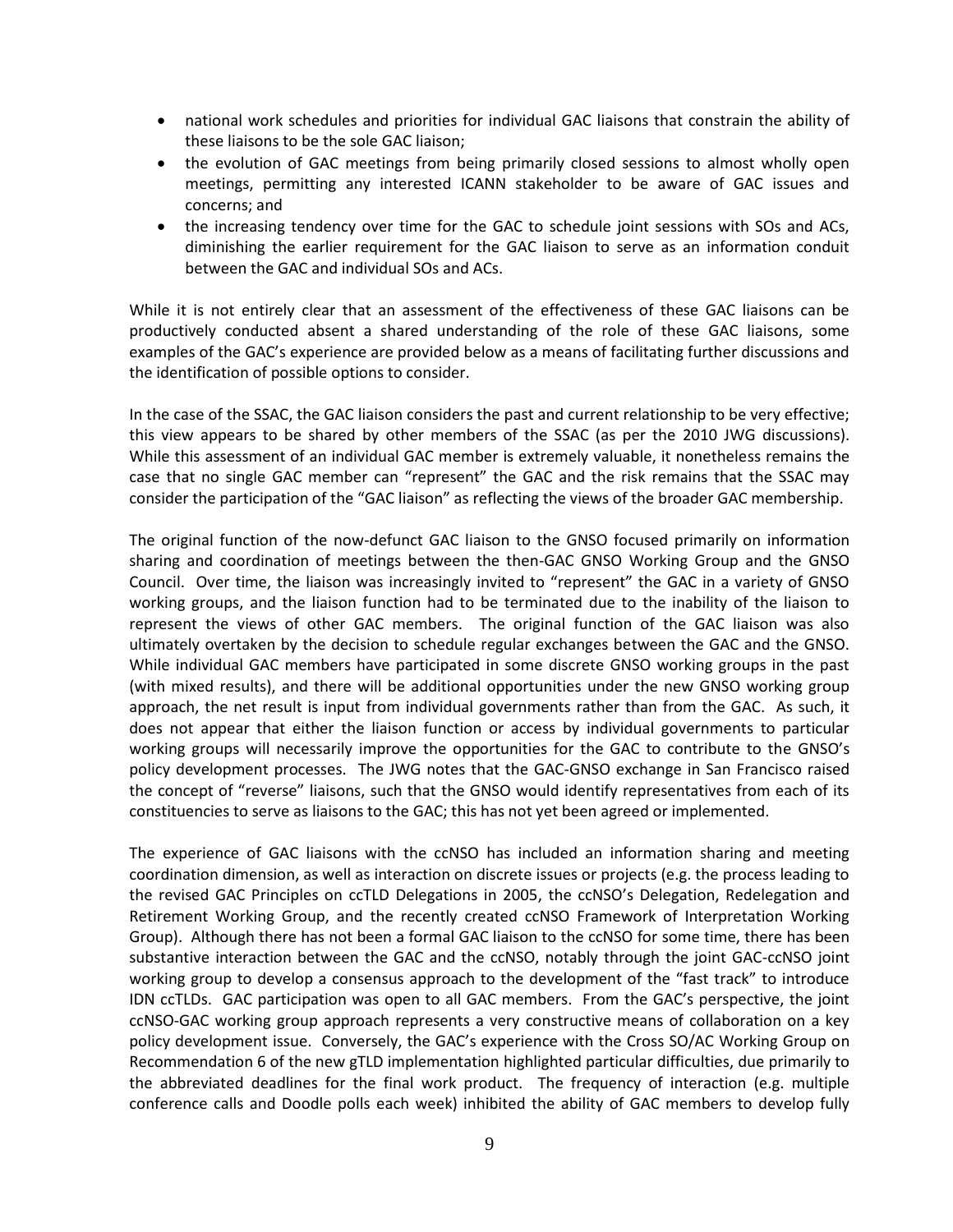cleared government positions on the draft texts under consideration.

While improvements in the interactions between the GAC and other SOs and ACs would be beneficial, it is not entirely clear that focusing solely on the role of GAC liaisons to each SO and AC would improve the effectiveness of the GAC's contributions to ICANN's policy development processes, which is the goal of recommendation 12 of the ATRT report.

## **Recommendations**

- 1. The GAC and the Board should develop, in consultation with the SOs and ACs, a common understanding regarding the scope and function of liaisons between and among the GAC and the SOs and ACs to ensure that each have shared expectations.
- 2. Consider experimenting with "reverse" liaisons, with each SO and AC identifying members of their respective constituencies to liaise with the GAC.
- 3. In the event that further discussions within ICANN suggest a shared understanding of the respective roles of all liaisons (e.g. GAC to SOs and ACs, and the "reverse" liaisons), the GAC and the SOs and ACs should develop agreed procedures for communications between such liaisons and their respective SOs and ACs, to ensure consistency in reporting and coordination.
- 4. In the event that GAC liaisons are agreed, the GAC will consider creating teams of GAC volunteers to serve as liaisons to all of the SOs and ACs on a rotating basis. In the event the normal work priorities of an individual GAC member prevent full-time liaison functions, another member of the GAC team would step in.
- 5. The Board and ICANN management should review the roles of ICANN staff assigned to support the work of the SOs and ACs to determine how their efforts could be expanded to include more routine information sharing or briefings for the GAC, as well as whether there are additional opportunities for information sharing on issues of interest to a cross-section of SOs and ACs.
- 6. Consider extending the model represented by the joint GAC-ccNSO working group for the IDN ccTLD "fast track" process to other issues and other SOs and ACs as appropriate.
- 7. Encourage the ICANN Board to jointly review with the GAC ways to include GAC advice at earlier stages in the policy development process. The JWG considers the recently developed "New GNSO Policy Development Process" a constructive starting point for this review.
- 8. Explore whether the ICANN ByLaws need to be amended to more affirmatively provide for GAC input to ICANN's policy development processes (vice the current provisions which call for the provision of GAC advice directly to the Board).

## **Objective 4 Support of GAC activities**

## **(Note: this section relates to recommendations 12 and 14 of the ATRT report)**

The ICANN Board asks the group to consider measures to enhance support of the GAC's work including interpretation of meetings, translation of documents, and extension of travel support for GAC members from the Least Developed Countries, and remote participation at GAC meetings. The joint working group shall: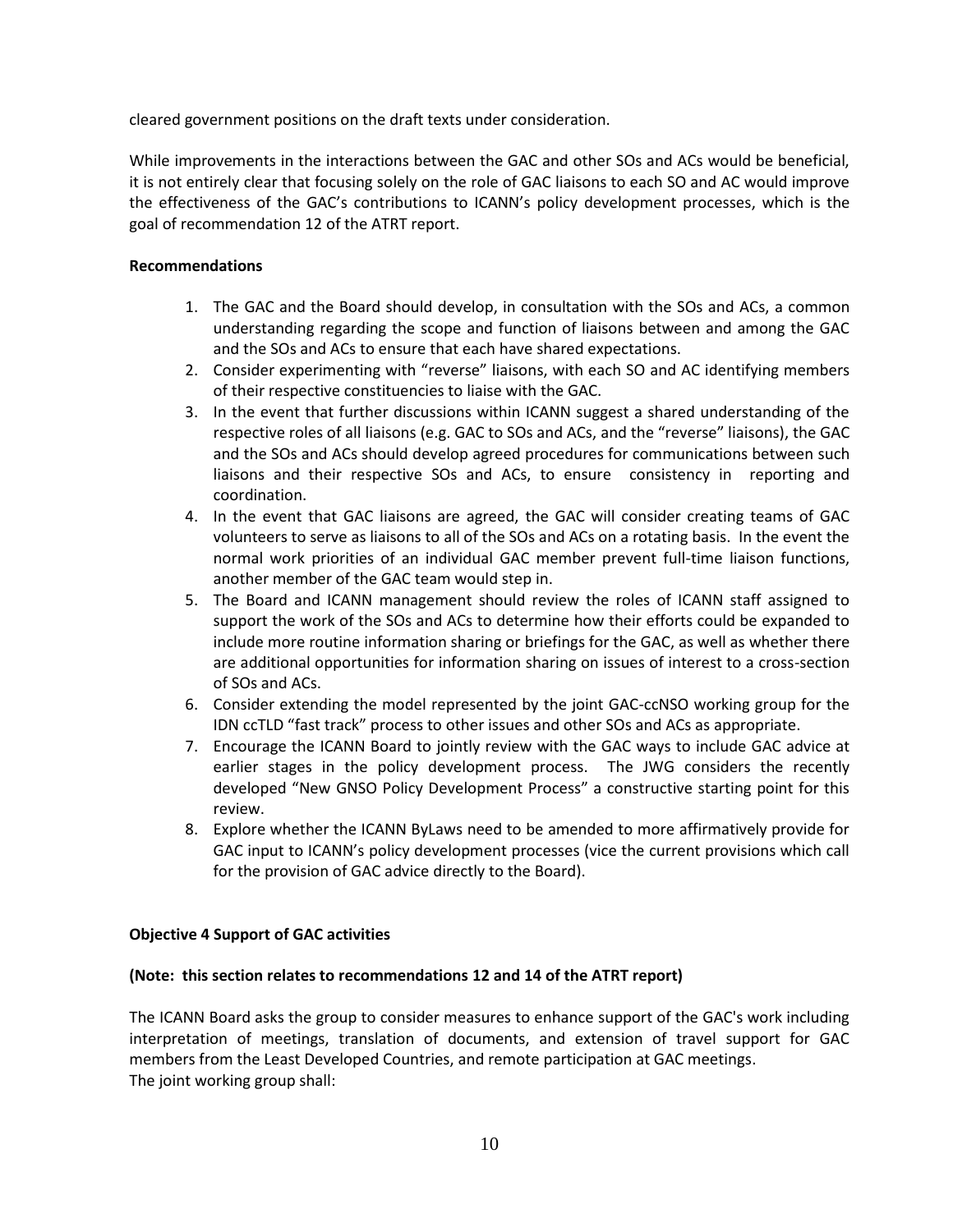- consider the role of ICANN staff in supporting the current and future needs of the GAC (including briefings, access to third party advice, collaboration tools, facilitation of face-to-face meetings) as a priority. Experience with regard to the support provided by ICANN to other advisory committees and supporting organizations shall be drawn upon.
- identify measures that could enhance the support of the GAC's work, taking into account cost factors for the measures, identify implementation parameters, and identify any operating processes or procedures that would be required to implement the measures.

### **Interpretation and Translation of Documents and Remote Participation**

The GAC is seeking support comparable to that provided by ICANN for other SOs/ACs. The GAC has requested translation of pertinent GAC documents into the five UN official languages, and interpretation in 2012 of GAC meetings into French, Spanish, Portuguese, plus the language of the host country, with a long term goal of interpretation into all five UN official languages. The GAC has also asked for support for two regular teleconferences – and their recording, transcription and interpretation (as described above) – per month. Together, these measures would put the GAC on a roughly equal footing to other Advisory Committees in what it offers members, and especially in support for developing countries.

### **Travel Support**

While enhanced opportunities for remote participation should be encouraged, and are also identified as supportive measures in objective 4 of this report, such participation shall not be considered a substitute for face-to-face meeting attendance.

Consequently, the JWG considers funding to support developing-country travel to GAC face-to-face meetings to be an important measure in support of the work of the GAC. The GAC has asked that ICANN provide funding in fiscal year 2012 for up to 20 members per meeting per fiscal year, to a maximum. The GAC will determine the selection process and criteria to be applied to the fund.

This approach and amount and can be reviewed and adjusted, as needed.

### **Recommendations**

- 1. Make funds available so that GAC members from developing countries, that would ordinarily be unable to attend, can request support to attend GAC face-to-face meetings, as requested by the GAC.
- 2. Apply the fund with the aim of supporting current GAC work priorities, including those identified in the *Affirmation of Commitments.*
- 3. Priority consideration can be given to a requestor based on the location of the GAC meeting in order to enhance participation from a particular region.
- 4. Priority consideration can be given to requestors holding an elected GAC position or appointed to lead GAC work on a particular topic.
- 5. Non-GAC member requests can be considered on a case-by-case basis, taking into account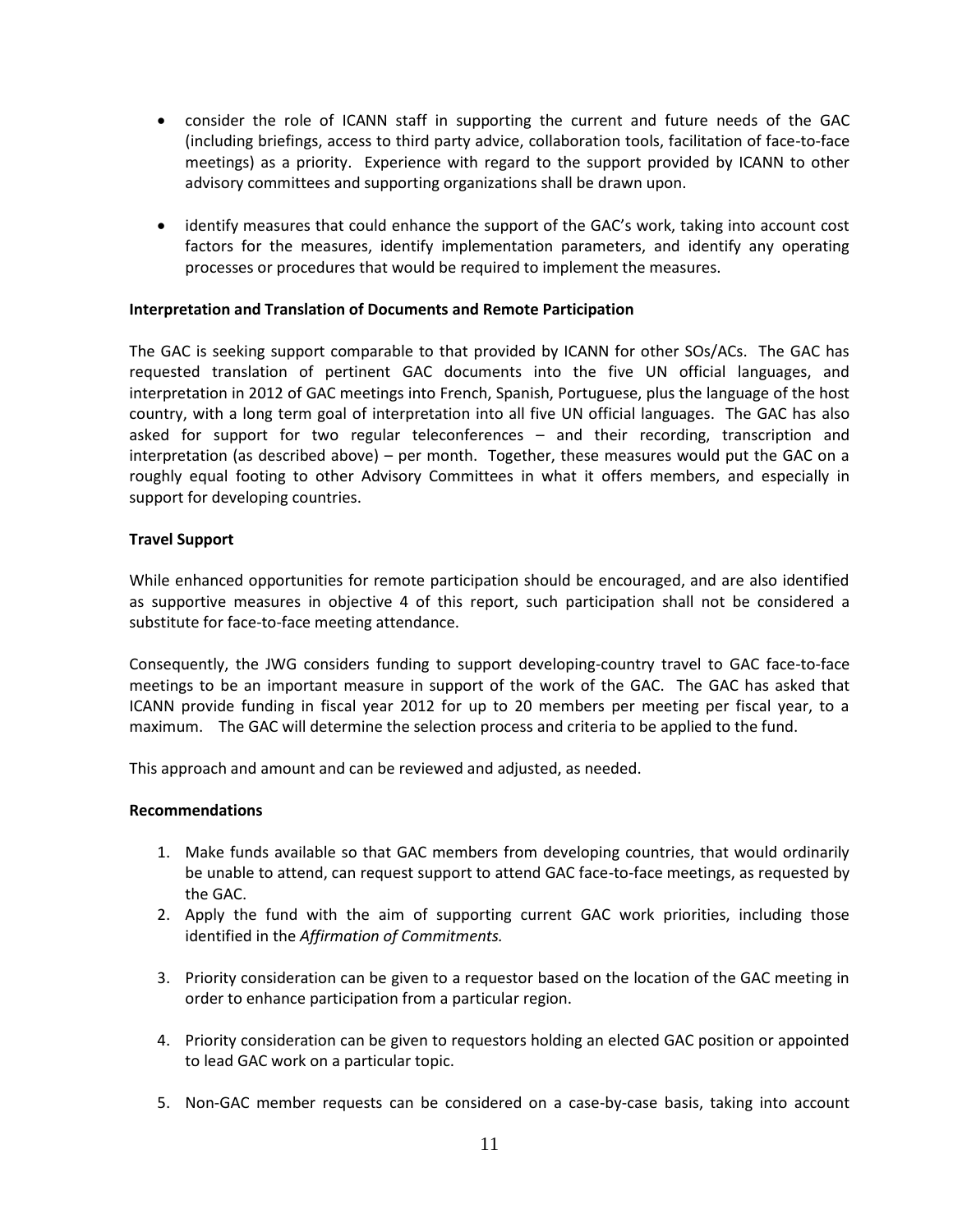### other existing sources of ICANN funding.

### **Recommended GAC Selection Process**

The GAC chair and three vice-chairs of the GAC, supported by the GAC Secretariat and ICANN staff liaison to the GAC, will call for Expressions of Interest (EOI) from GAC members for travel assistance prior to each meeting. The selection committee will assess the EOIs against the GAC eligibility and selection criteria and make the selections.

In the event of a vice-chair also seeking travel support, he/she shall not participate in the selection process. If more than one vice-chair is seeking travel support then the GAC Chair shall include such representatives, as appropriate, in the selection committee.

The GAC selection committee will be responsible for advising the successful candidates. However, the ICANN CTT will administer the funds, unless the GAC, with the agreement of ICANN, determines an alternative approach.

As it would assist GAC members to plan, it is recommended that the selection of candidates qualifying for travel support take place 8 weeks before the scheduled meeting.

### **Recommended GAC Selection Criteria**

- (1) no cap on the number of GAC delegates selected for travel assistance per meeting or the number of meetings for which a GAC delegate can receive support.
- (2) travel support would be extended to GAC members from developing and least developed countries. Given that there are very few GAC members from the UN list of least developed countries, GAC members from low income, lower-middle income and upper middle income level of developing economies, as ranked by the World Bank, would be eligible. In case of a need to make a choice between candidates, priority can be given to GAC members from least developed countries.
- (3) ordinarily, one GAC member from each country per meeting, will be eligible for travel support.
- (4) travel support offered to GAC members can include:-
- cost of air travel (economy class)
- lodging for the duration of the GAC and ICANN meetings
- a per diem amount set for each city and corresponding to the days of effective stay travel
- insurance
- visa-related costs, if required
- (5) GAC members may apply for partial support (for instance, airfare only, hotel only or hotel and per diem only).

### **Secretarial Support**

1. Background: Secretariat support for the GAC since its inception has largely been confined to the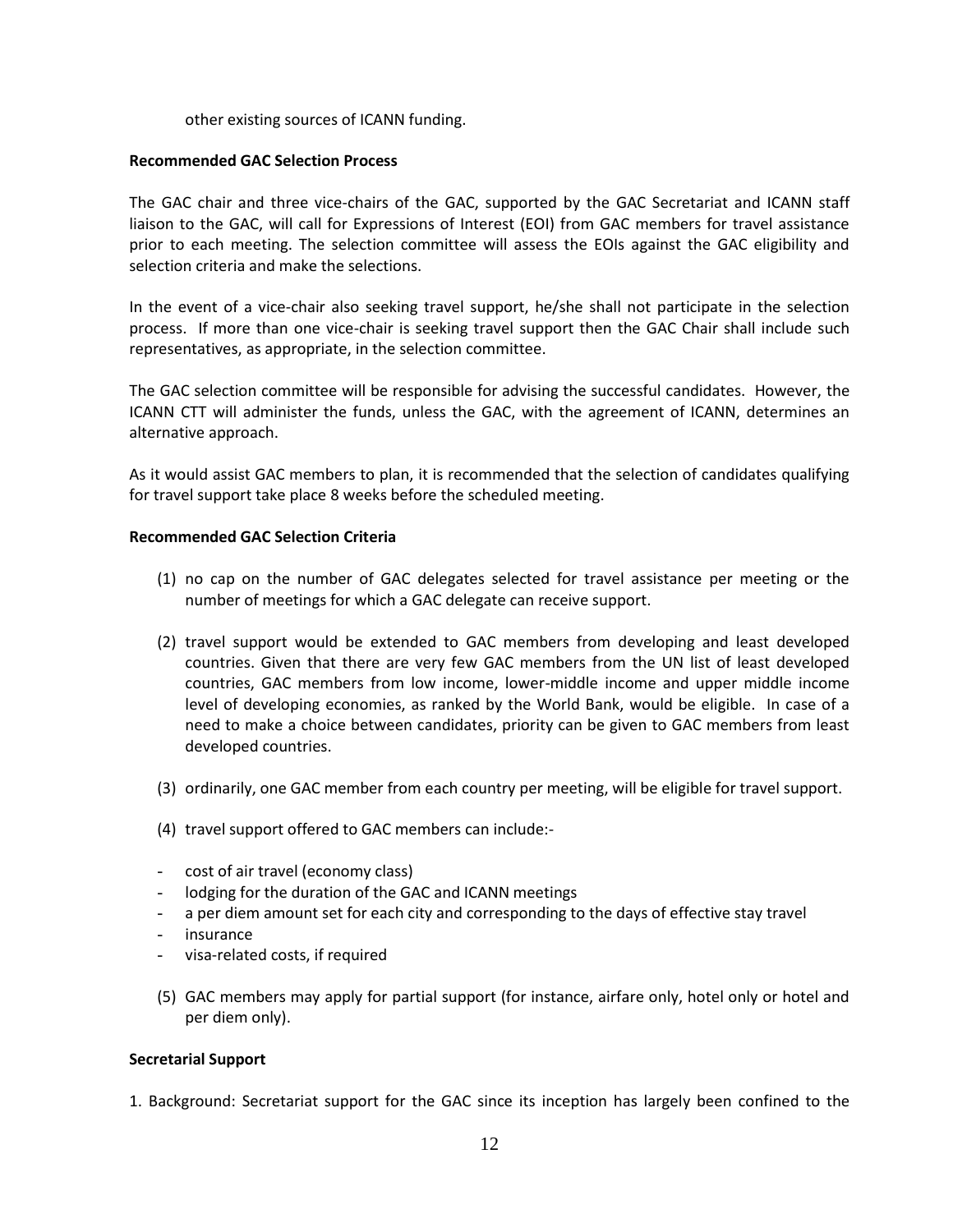maintenance of a website including relevant content for GAC activities, preparation and distribution of agendas for meetings including dissemination of relevant materials, taking of minutes at meetings, recording of GAC meeting proceedings, maintenance of membership data base, general logistical support at meetings and communications to membership.

While ICANN has historically provided basic support for these activities (e.g. conference call arrangements, meeting rooms at ICANN meetings, technical support for the website upon request, etc.), the balance of the support has been provided by individual governments, beginning with Australia, followed by the EU Commission, the Government of India and presently Brazil, Netherlands and Norway. Before the transition from India to another model the GAC membership considered the JWG a timely and constructive opportunity to consider whether the former informal model could or should be retained or whether there were alternative approaches that would provide a more sustainable Secretariat function. Factors relevant to this review included:

- GAC role emerging from ICANN's new institutional set-up emerging from the AoC,
- Recommendations contained in ICANN's President's Strategy Committee Report of 2009,
- the evolution of the domain name system and its anticipated exponential growth in the short term as a result of the introduction of internationalised and generic TLDs,
- a growing list of pressing public policy issues,
- the need for efficient, consistent and sustained Secretariat support
- an increasing awareness of the importance of public interest issues in domain name system matters,
- the increased centrality of the Internet in every sphere of socio-economic endeavour,
- recognition of GAC's critical need to build and maintain an institutional memory particularly in light of the rotating nature of the Chairmanship,
- importance of maintaining and expanding the GAC membership network,
- need for adaptation to changing demands brought about by its dual accountability to ICANN and representative governments

Moreover given the ambitious targets for the AoC implementation, there was critical urgency for the GAC's transformation to realise its organisational support capacity soonest in order for it to deliver in line with expectations.

It was the view of a large body of the membership that the GAC Secretariat should be answerable only to the GAC.

In Nairobi (March 2010) the GAC discussed various models for a secretariat where independence and sustainability were fundamental considerations. A "hybrid" model, where a secretariat would be cofunded by governments and ICANN was viewed as the most promising way forward. At the meeting The Netherlands, Brazil and Norway committed to contribute to fund such a hybrid model, which was approved by the GAC at the Brussels meeting (June 2010).

2. Secretariat Scope: The experience to-date of hosting countries for the GAC Secretariat indicate two to five people dedicated to the task on a full or part time basis. This is besides technical and other support provided by ICANN. The GAC membership appreciates the provision of technical support by ICANN for the maintenance of its website, as well as support for meeting logistics, translation services, travel bursaries etc.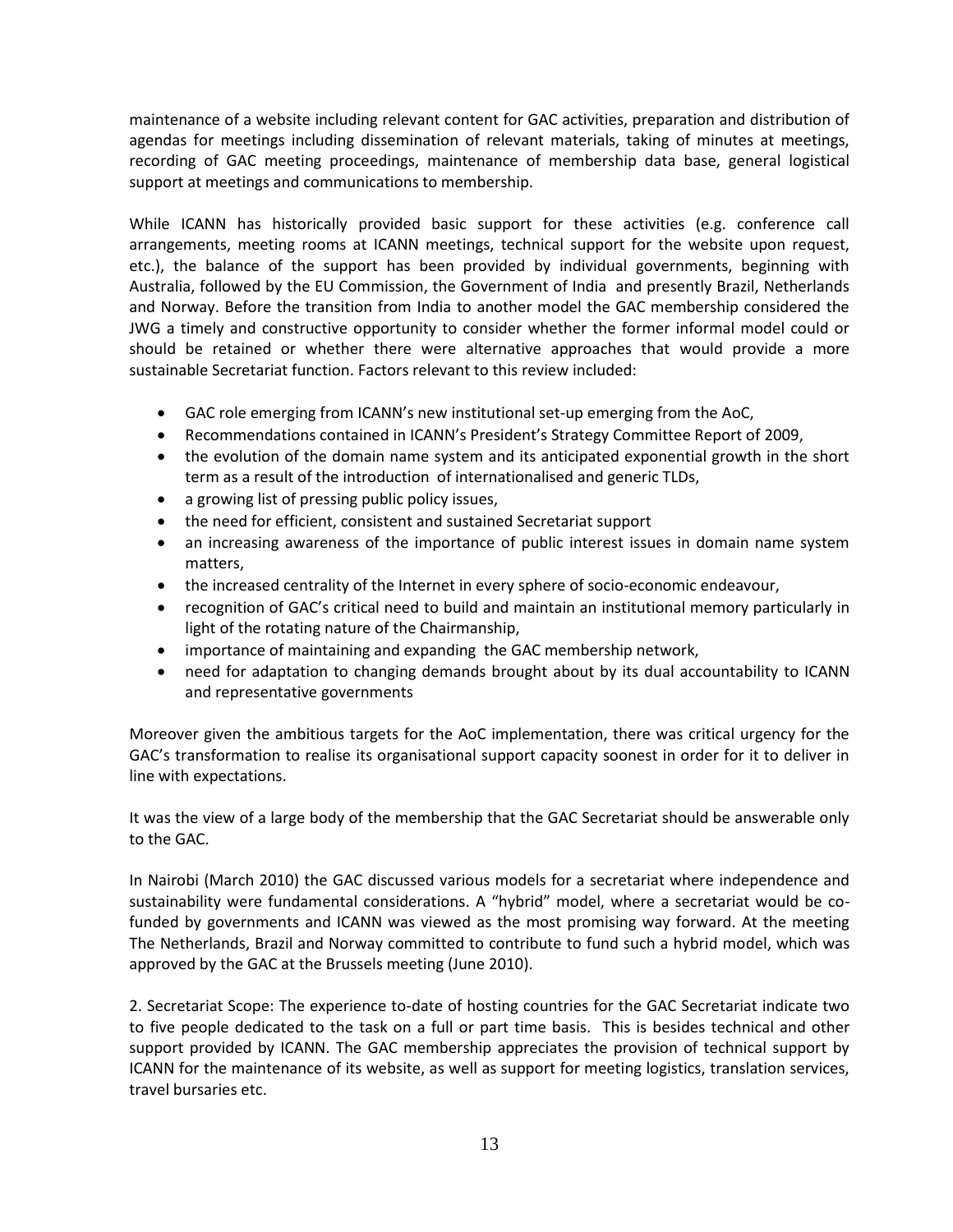As referenced in Section 1 above, there was considerable urgency for GAC to ensure that it can measure up to its new mandate and this is where the Secretariat functions assume such importance. The new Secretariat therefore is expected to plan for capacity requirements to address the following:

- support Chair, Vice-chairs and Work Group activities,
- liaise with membership
- coordinate with ICANN's outreach efforts to increase GAC participation, in consultation with the GAC Chair and/or Vice Chairs
- analyse, synthesise and disseminate information relevant to GAC activities, and provide briefings as requested
- maintenance of membership data base,
- plan and prepare agenda for GAC meetings,
- provide administrative support to Chair in the conduct of ICANN reviews,
- prepare annual budget proposal and business programme,
- other as assigned.

3. Secretariat Financing: As previously stated, the Secretariat is funded from two sources – ICANN and governments who volunteer to contribute. With regard to the latter, the governments of the Netherlands, Norway and Brazil currently contribute to fund the GAC secretariat for the next five years starting in fiscal 2011. Other governments will be encouraged to contribute to help defray the operational costs, but with no obligation to do so. ICANN has been requested to underwrite its support costs to the GAC, as well as provide a backstop guarantee to finance the total operating costs of the GAC Secretariat in the event of default of pledged contributions from governments.

4. Recommendations: At a minimum, the JWG recommends that ICANN provide the GAC with support comparable to that provided to other SOs and ACs.

## **Objective 5 Ways for governments to be informed about ICANN**

## **(Note: this section relates to recommendations 13 and 14 of the ATRT report)**

The ICANN board asks the group to propose better ways for governments to be informed about ICANN.

The joint working group shall:

 identify measures and means that improve the ways for governments to be informed about ICANN, particularly those governments currently not participating in the GAC, and identify any operating processes or procedures that would be required to implement the measures.

In addition to the increased support noted above for travel, translation and interpretation, and website improvements, the JWG supports the concept of holding a high-level meeting for governments on the margins of a GAC meeting. A short program, including meetings with the ICANN Board and community, could be arranged, focused on matters of interest to high-level government officials, with the aim of informing governments about the work and role of the GAC and ICANN. The JWG also considers it important that any initiatives in this area be more integrated and coordinated with the Board's Global